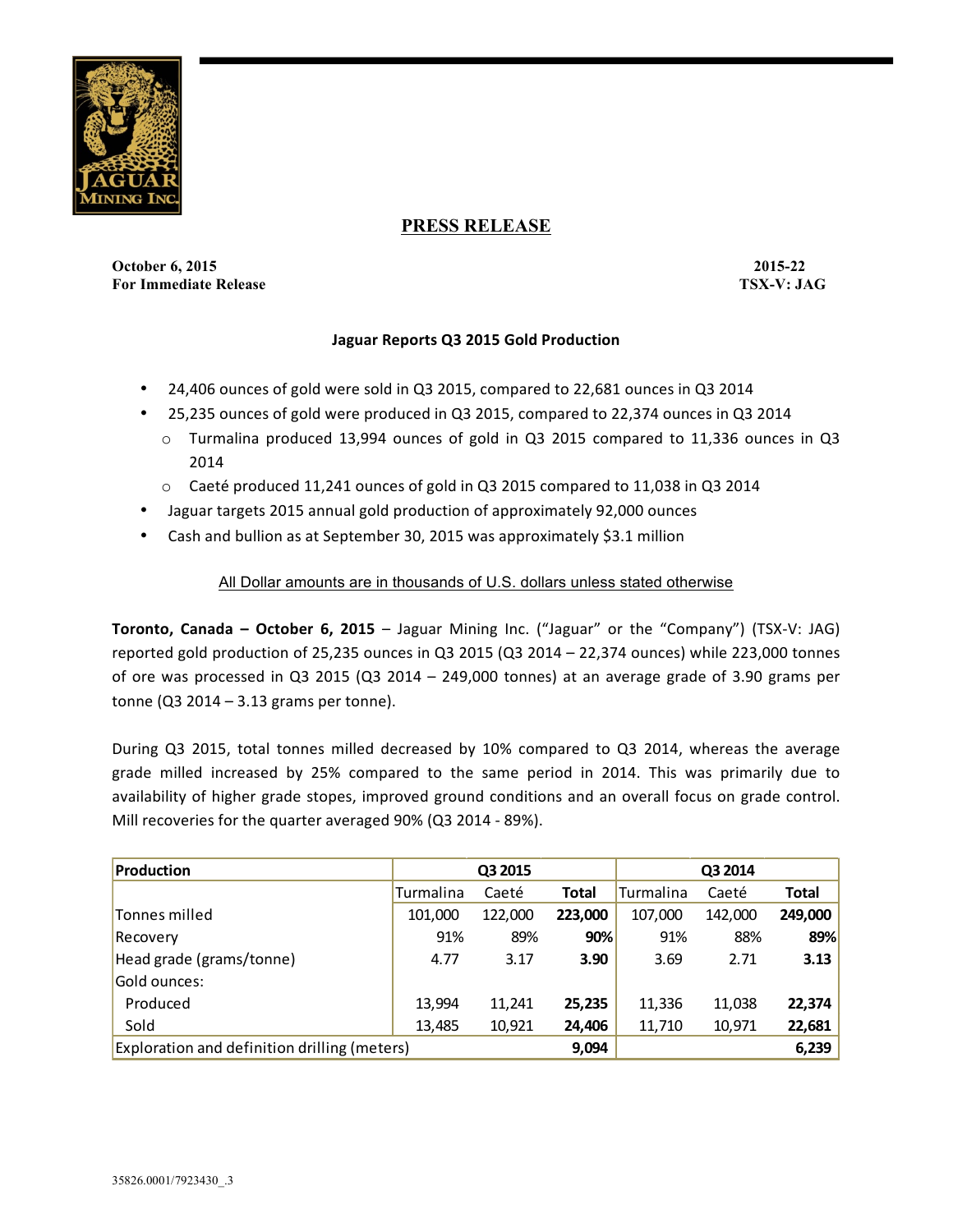Commenting on Q3 2015 production results, George Bee, President and CEO of Jaguar, stated: "We *continue to make progress on the Company's turn-around by improving grade and focusing on profitable* production with improvements in mining and business practice. The devaluation of the Brazilian Real in *conjunction with our operational improvements is expected to lead to the continued per-ounce cost*  reductions. As we look to conclude the recently announced financing, thereby increasing our net*working-capital, we also look to build on our recent exploration drilling success defining better grade opportunities ahead of production."*

Details of the Company's financial performance, including capital and operating costs, will be included in its third quarter 2015 financial results. Outlined below is the Company's cash and gold bullion position as at September 30, 2015.

| Cash and gold bullion, as at | September 30, 2015 | December 31, 2014 |
|------------------------------|--------------------|-------------------|
| Cash                         | 3,073              | 7,161             |
| Gold bullion                 | -                  | 1,801             |
| Total cash and gold bullion  | 3,073              | 8,962             |

#### **About Jaguar Mining Inc.**

Jaguar is a gold producer with mining operations in a prolific greenstone belt in the state of Minas Gerais, Brazil. Additionally, Jaguar wholly owns the large-scale Gurupi Development Project in the state of Maranhão, Brazil. In total, the Company owns mineral claims covering an area of approximately 197,000-hectares. Additional information is available on the Company's website at www.jaguarmining.com.

### **FOR FURTHER INFORMATION PLEASE CONTACT:**

Derrick Weyrauch Chief Financial Officer 416-628-9601 dweyrauch@jaguarmining.com

#### **FORWARD-LOOKING STATEMENTS**

Certain statements in this press release constitute "Forward-Looking Statements" within the meaning of the U.S. Private Securities Litigation Reform Act of 1995 and applicable Canadian securities legislation. Forward-looking statements include, but are not limited to, management's assessment of Jaguar's future plans and operation. Forward-looking statements can be *identified* by the use of words such as "are expected", "is forecast", "is targeted", "approximately", "plans", "anticipates" "projects", "anticipates", "continue", "estimate", "believe" or variations of such words and phrases or statements that certain actions, events or results "may", "could", "would", "might", or "will" be taken, occur or be achieved. In this news release, *information contained in forward-looking statements is based on current expectations, estimates and projections that involve a* number of known and unknown risks and uncertainties, including among others the risk of Jaguar not meeting the forecast plans regarding its operations and financial performance, uncertainties with respect to the success of the financing, and uncertainties inherent to capital markets in general, which, if incorrect, may cause actual results to differ materially from those *anticipated by Jaguar and described herein.*